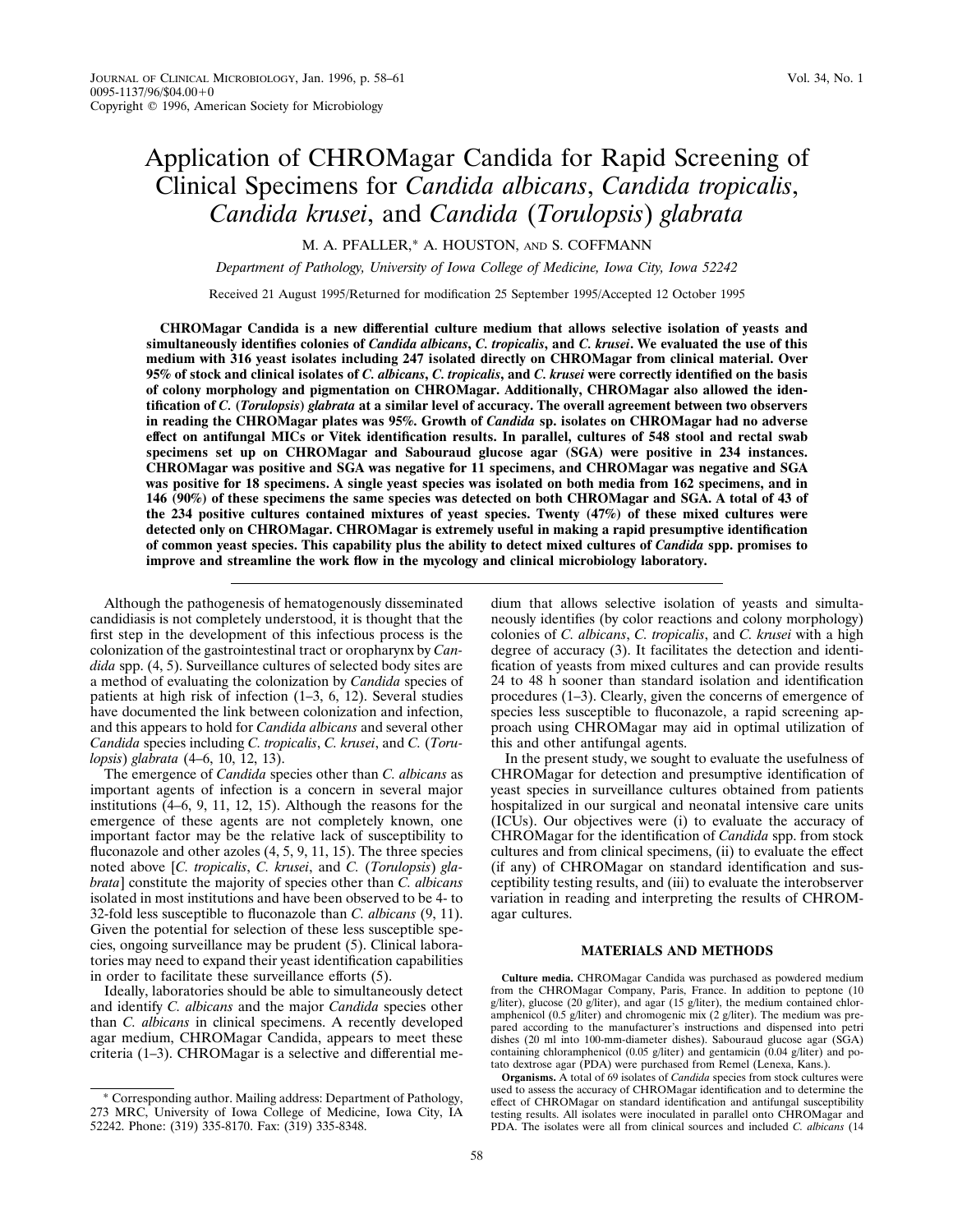isolates), *C. tropicalis* (13 isolates), *C. krusei* (8 isolates), *C.* (*Torulopsis*) *glabrata* (10 isolates), and 24 isolates of other *Candida* species (11 *C. parapsilosis*, 11 *C. lusitaniae*, and 2 *C. lipolytica*). All isolates were identified by standard methods (14) and were stored as water suspensions at ambient temperature.

**Clinical specimens.** A total of 547 clinical specimens of stool or rectal swabs obtained from patients hospitalized in either the surgical ICU or the neonatal ICU were submitted for yeast surveillance cultures. All specimens were inocu-lated in parallel onto CHROMagar and SGA. Following inoculation, the culture plates were incubated in air at  $30^{\circ}$ C and were inspected daily for a total of 7 days.

**Identification methods.** All yeast isolates observed on CHROMagar were identified by colony morphology and pigmentation according to the manufacturer's instructions and as described by Odds and Bernaerts (3). Isolates from SGA and PDA, as well as CHROMagar plates, were also identified by the Vitek yeast identification system (bio Merieux Vitek, Hazelwood, Mo.) (8) supplemented by standard methods and morphology as necessary (14).

**Antifungal susceptibility testing.** Antifungal susceptibility testing was performed by using the standard methods of the National Committee for Clinical Laboratory Standards (Villanova, Pa.) as described previously (7). The 69 stock isolates of *Candida* spp. were grown on both CHROMagar and PDA and then tested for susceptibility to amphotericin B, flucytosine, fluconazole, itraconazole, and the experimental triazole D0870 (Zeneca, Cheshire, England). The MICs for each drug-organism combination were compared for inocula prepared from the two different media.

**Study design.** In all phases of the study, organisms were grown on both CHROMagar and either PDA (stock isolates) or SGA (clinical isolates). In the first phase of the study, stock cultures of *Candida* spp. were used to assess the accuracy of CHROMagar identification (objective 1) and the effect of CHROMagar on standard identification and antifungal susceptibility tests (objective 2). Stock cultures were plated onto both CHROMagar and PDA. After 48 h of incubation, the CHROMagar plates were read by a technologist blinded to the identity of the isolates and a species identification was assigned on the basis of previously published criteria (3). The isolates from both CHROMagar and PDA were also identified by the Vitek yeast identification system (bio Merieux Vitek) and tested for susceptibility to a panel of antifungal agents. The comparison of the antifungal susceptibility values and the Vitek identification results for isolates taken from the two media allowed us to assess the effect of CHROMagar on these test procedures. In the second phase of the study, we examined the ability of CHROMagar to detect and identify yeast isolates in clinical specimens. Surveillance stool specimens were plated onto both CHROMagar and SGA. The plates were incubated for 48 h and examined independently by two observers. All colonies on CHROMagar were identified on the basis of morphology and pigmentation (3), and yeast isolates from both CHROMagar and SGA were identified to the species level by the Vitek system. This approach allowed us to address the clinical performance of CHROMagar (objective 1) and the level of agreement among technologists in reading and interpreting cultures on CHROMagar medium (objective 3).

### **RESULTS AND DISCUSSION**

By adhering to the manufacturer's guidelines and the published criteria of Odds and Bernaerts (3), we were able to identify to the species level 100% of the stock isolates of *C. albicans*, *C. tropicalis*, and *C. krusei*. In addition, by using the color photographs supplied by the manufacturer and those presented in the publication of Odds and Bernaerts (3), we were able to identify 9 of 10 stock isolates of *C.* (*Torulopsis*) *glabrata* (dark pink colonies with pale edges) and differentiate them from the other *Candida* species. The remaining 24 isolates of *Candida* spp. other than *C. albicans*, *C. krusei*, *C. tropicalis*, and *C.* (*Torulopsis*) *glabrata* were not distinguishable from one another (white, pale pink, grayish purple) and were lumped together as *Candida* spp. (data not shown).

Growth of stock cultures on CHROMagar had no effect on antifungal MICs or the Vitek identification results. The overall agreement (percent within  $1 \log_2$  dilution) among MICs obtained with inocula prepared from CHROMagar versus PDA was 99% (358 of 360 MIC determinations). Likewise, 92% of Vitek identifications of isolates grown on CHROMagar matched those of isolates grown on PDA.

The clinical performance of CHROMagar in detecting yeast species in surveillance cultures of stool is summarized in Table 1. A total of 548 specimens were cultured on both CHROMagar and SGA. No growth was observed on both CHROMagar and SGA plates in 314 specimens. A total of 234 specimens were positive for one or more yeast species on either CHROM-

TABLE 1. Comparison of CHROMagar and SGA for detection of yeast species in surveillance cultures

|                                        | No. of cultures |              |
|----------------------------------------|-----------------|--------------|
| Result                                 | 1 species       | $>1$ species |
| CHROMagar negative and SGA negative    | 314             |              |
| CHROMagar positive and/or SGA positive | 234             |              |
| CHROMagar positive and SGA negative    | 11              |              |
| CHROMagar negative and SGA positive    | 18              |              |
| CHROMagar positive and SGA positive    | 205             |              |
| CHROMagar and SGA same                 | 146             | 15           |
| CHROMagar and SGA different            | 16              | 28           |

agar (215 specimens) or SGA (222 specimens). CHROMagar was positive and SGA was negative for 11 specimens, and CHROMagar was negative and SGA was positive for 18 specimens. Both CHROMagar and SGA were positive for yeast species in 205 specimens. A single yeast species was isolated on both media from 162 specimens, and for 146 (90%) of these specimens the same species was detected on both CHROMagar and SGA. *C. albicans* accounted for 118 (81%) of the 146 single isolates detected on both media.

More than one yeast species was detected in 43 (7.8%) of the specimens (Table 1). CHROMagar and SGA detected the same mixture of species in 15 specimens and a different mixture in 28 specimens (Table 2). In 20 of the 43 specimens (47%), CHROMagar detected two or more species when SGA detected only one or none. Conversely, in two of the 43 specimens (5%), SGA detected two species when CHROMagar detected only one. Although CHROMagar and SGA detected different mixtures of yeast isolates in 70% (30 of 43 specimens) of the specimens, at least one of the species from 40 (93%) of the 43 mixed cultures was detected on both media (Table 2).

Overall, 295 yeast isolates were detected in the 234 positive specimens (Table 3). A total of 207 isolates were detected on both media, 49 isolates were detected on CHROMagar only, and 39 isolates were detected on SGA only. CHROMagar appeared somewhat more sensitive than SGA in detecting *C. tropicalis* and less sensitive in detecting *C. parapsilosis*. *C. albicans*, *C.* (*Torulopsis*) *glabrata*, *C. tropicalis*, and *C. krusei* accounted for 87% of the species isolated, with *C. albicans* being the most common (58% of all isolates). CHROMagar correctly identified 94% of *C. glabrata* isolates, 95% of *C. albicans* isolates, and 100% of *C. tropicalis* and *C. krusei* isolates. None of the remaining species were misidentified as one of these four species.

The agreement between the two observers reading the CHROMagar plates was 96% for *C. albicans*, 90% for *C.* (*Torulopsis*) *glabrata*, 66% (two of three) for *C. krusei*, and 100% for *C. tropicalis* and *Candida* spp. Overall agreement between the two observers was 95%.

The results of this study confirm those of Odds and Bernaerts (3) regarding the accuracy of CHROMagar in providing a presumptive identification of *C. albicans*, *C. tropicalis*, and *C. krusei*. Over 95% of stock and clinical isolates of these species were correctly identified on the basis of colony morphology and pigmentation on CHROMagar. Additionally, in our hands CHROMagar also allowed the identification of *C.* (*Torulopsis*) *glabrata* at a similar level of accuracy. The medium was highly selective for yeast isolates. Minimal bacterial contamination was observed despite the fact that we were dealing with surveillance stool specimens. CHROMagar supported the growth of *Candida* spp. to the same degree that we observed with SGA. Although it appeared that CHROMagar may be more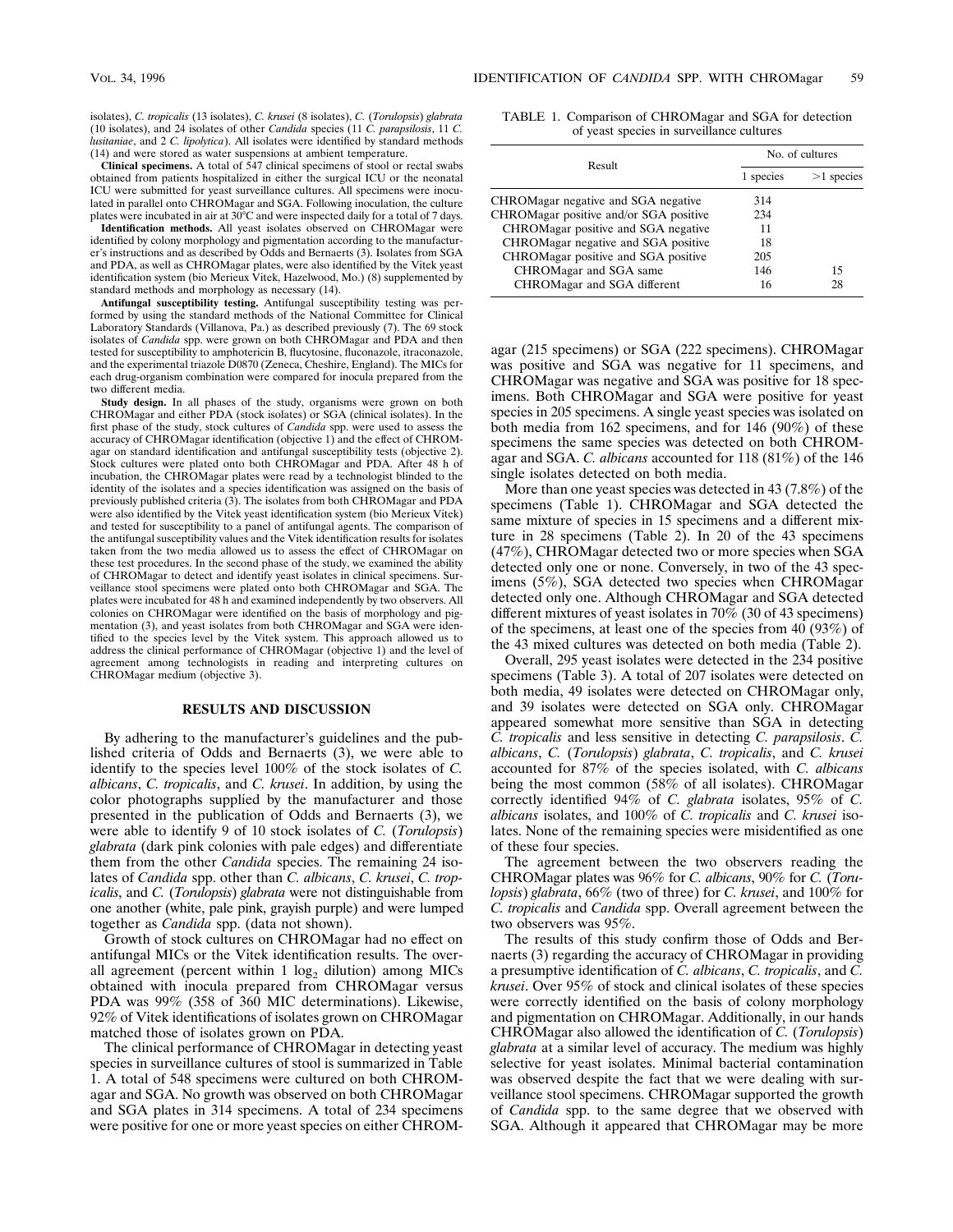TABLE 2. Detection of multiple yeast species in surveillance cultures using CHROMagar

| Species detected with CHROMagar                             | Species detected with SGA                                   | No. of positive<br>cultures |
|-------------------------------------------------------------|-------------------------------------------------------------|-----------------------------|
| C. albicans plus C. (Torulopsis) glabrata                   | None                                                        |                             |
| C. albicans plus C. (Torulopsis) glabrata                   | C. albicans plus C. (Torulopsis) glabrata                   |                             |
| C. albicans plus C. (Torulopsis) glabrata                   | C. albicans                                                 |                             |
| C. albicans plus C. (Torulopsis) glabrata                   | C. albicans plus C. parapsilosis                            |                             |
| C. albicans plus Candida sp.                                | C. albicans                                                 |                             |
| C. albicans plus Candida sp.                                | C. albicans plus C. (Torulopsis) glabrata                   |                             |
| C. albicans plus C. tropicalis                              | C. albicans                                                 |                             |
| C. albicans plus C. (Torulopsis) glabrata and C. tropicalis | C. albicans plus C. (Torulopsis) glabrata and C. tropicalis |                             |
| C. albicans plus C. (Torulopsis) glabrata and C. tropicalis | C. albicans plus C. (Torulopsis) glabrata                   |                             |
| C. (Torulopsis) glabrata plus C. albicans                   | C. (Torulopsis) glabrata                                    |                             |
| C. (Torulopsis) glabrata plus C. tropicalis                 | C. (Torulopsis) glabrata                                    |                             |
| C. (Torulopsis) glabrata plus C. tropicalis                 | C. (Torulopsis) glabrata plus C. tropicalis                 |                             |
| C. (Torulopsis) glabrata plus C. tropicalis                 | C. (Torulopsis) glabrata plus C. albicans                   |                             |
| C. (Torulopsis) glabrata plus C. tropicalis                 | C. (Torulopsis) glabrata plus C. parapsilosis               |                             |
| C. (Torulopsis) glabrata plus Candida sp.                   | C. (Torulopsis) glabrata                                    |                             |
| C. (Torulopsis) glabrata plus C. parapsilosis               | C. (Torulopsis) glabrata plus C. parapsilosis               |                             |
| C. (Torulopsis) glabrata plus Saccharomyces cerevisiae      | C. (Torulopsis) glabrata plus C. parapsilosis               |                             |
| C. tropicalis plus C. parapsilosis                          | C. albicans                                                 |                             |
| C. krusei plus Candida spp.                                 | C. krusei plus C. parapsilosis                              |                             |
| C. krusei                                                   | C. krusei plus C. parapsilosis                              |                             |
| C. albicans                                                 | C. albicans plus C. krusei                                  |                             |

sensitive than SGA for detecting *C. tropicalis* and less sensitive for detecting *C. parapsilosis*, there were no obvious differences in growth of these species on the two media, and the reasons for the differences in detection of the two species in clinical specimens are unknown at present. Finally, cultures performed on this medium were relatively easy to read and interpret as demonstrated by the excellent level of agreement between two technologists reading the clinical surveillance cultures independently.

Although CHROMagar appears to be quite accurate in identifying the most common *Candida* species, it is not proposed as a substitute for standard identification protocols (3). Similarly, mere species identification alone may not obviate the need for in vitro assessment of antifungal susceptibility in certain clinical situations. In this regard, it is imperative that isolates can be taken directly from CHROMagar and used in standard identification and susceptibility testing procedures without adverse effects on the accuracy of the results. We have demonstrated that comparable results for both identification and antifungal susceptibility testing may be obtained with inocula taken directly from CHROMagar and PDA. Thus, the use of CHROMagar does not necessitate additional subcul-

TABLE 3. Detection of yeast isolates in surveillance cultures using CHROMagar and SGA*<sup>a</sup>*

| <b>Species</b><br>(no. of isolates [295]) | No. of isolates detected on: |                        |                  |  |
|-------------------------------------------|------------------------------|------------------------|------------------|--|
|                                           | Both media<br>[207]          | CHROMagar only<br>[49] | SGA only<br>[39] |  |
| $C.$ albicans $(171)$                     | 140                          | 14                     |                  |  |
| C. (Torulopsis) glabrata (59)             | 44                           |                        | h                |  |
| C. tropicalis (22)                        |                              |                        | 2                |  |
| C. parapsilosis (24)                      |                              |                        | 12.              |  |
| $C.$ krusei $(4)$                         | 3                            |                        |                  |  |
| $C.$ lusitaniae $(1)$                     |                              |                        |                  |  |
| Candida sp. (12)                          |                              | 12                     |                  |  |
| Saccharomyces cerevisiae (2)              |                              |                        |                  |  |

*<sup>a</sup>* Totals are given in brackets.

tures prior to performing confirmatory or supplemental testing in the clinical laboratory.

In studies by Odds and Bernaerts (3), Louwagie et al. (1), and Moyer et al. (2), a major advantage of CHROMagar was the ability to detect mixed cultures of yeasts in clinical specimens. In all three previous studies, CHROMagar was superior to other routine and selective media in detecting multiple *Candida* species in both clinical and stock cultures. Our results are in agreement with these prior studies. We found that 43 (18%) of 234 positive cultures contained mixtures of yeast species and that 20 (47%) of these mixed cultures would not have been detected with SGA alone (Table 2). In agreement with the earlier studies (1–3), the most common mixtures observed in the present study were either *C. albicans* plus *C.* (*Torulopsis*) *glabrata* or *C.* (*Torulopsis*) *glabrata* plus *C. tropicalis*. Thus, CHROMagar not only facilitates the detection of mixed cultures but also allows for a presumptive identification to the species level of isolates within the mixture without the need for additional subcultures.

The role of CHROMagar in the clinical microbiology laboratory will vary depending upon the patient population served and the available mycological expertise. Certainly, CHROMagar will be useful as a primary culture medium for specimens such as oropharyngeal cultures from AIDS patients or surveillance stool and urine cultures from cancer or other immunocompromised patients. In these settings the detection and rapid presumptive identification of single or multiple yeast species may be quite important and have direct bearing on the selection of appropriate agents for antifungal therapy or prophylaxis. Although not endorsed as a definitive method for identification of yeast species, the accuracy of CHROMagar for identification of *C. albicans*, *C. tropicalis*, *C. krusei*, and *C.* (*Torulopsis*) *glabrata* in studies performed to date (1–3) would support its use in guiding species-specific treatment decisions. Given the fact that many laboratories do not perform identifications beyond a germ tube test, the use of CHROMagar would expand the level of mycological information available in many settings.